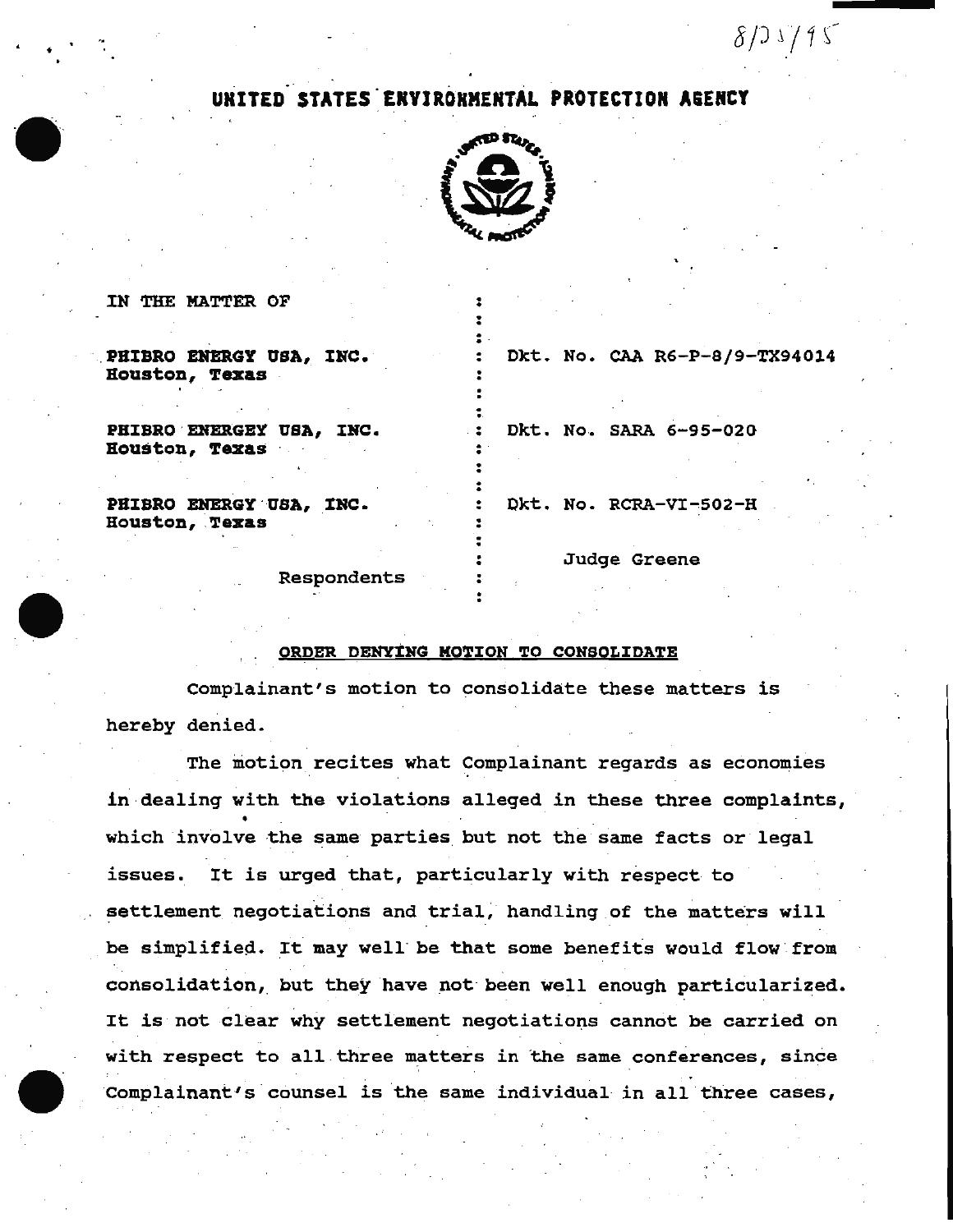and since Respondent is represented in the three matters by . . counsel from the same firm. With respect to trial, it seems unlikely that the government inspector would be the same individual in all three cases, given the involvement of three different statutes and sets of implementing regulations; and it seems unlikely as well that the same individual would be called to testify about proposed penalty calculations for all three matters. Accordingly, on the ground that it has not been shown that consolidation would be sufficiently beneficial in the pursuit of these matters to overcome possible disadvantages, the motion is denied at this time. The motion may be renewed if at some future point, particularly after pretrial exchange has been made, it appears appropriate to do so.

... .

Respondent argues that Judge Nissen's ruling in Alyeska Pipeline Service Co., Docket Nos. CAA 1091-10-15-113, 1092-05-08-113, and 1092-05-09-113 effectively created a stricter standard . . for consolidation than is recited at 40 C. F.R. § 22.12<sup>1</sup>, in that common issues of fact or law were made a prerequisite for consolidation of cases. I do not read Judge Nissen's opinion as establishing the presence of common issues of fact or law as a

 $1$  . The rule "Consolidation and severance" (40 CFR § 22.12). provides in pertinent part:

(a) Consolidation. The Presiding Officer may, by motion or sua sponte, consolidate any or all matters at issue in two or more proceedings. docketed under these rules of practice where (1) there exists [sic] common parties or common questions of fact or law, (2) consolidation would expedite and simplify consideration of the issues, and (3) consolidation would not adversely affect the rights of parties engaged in otherwise separate ·<br>proceedings.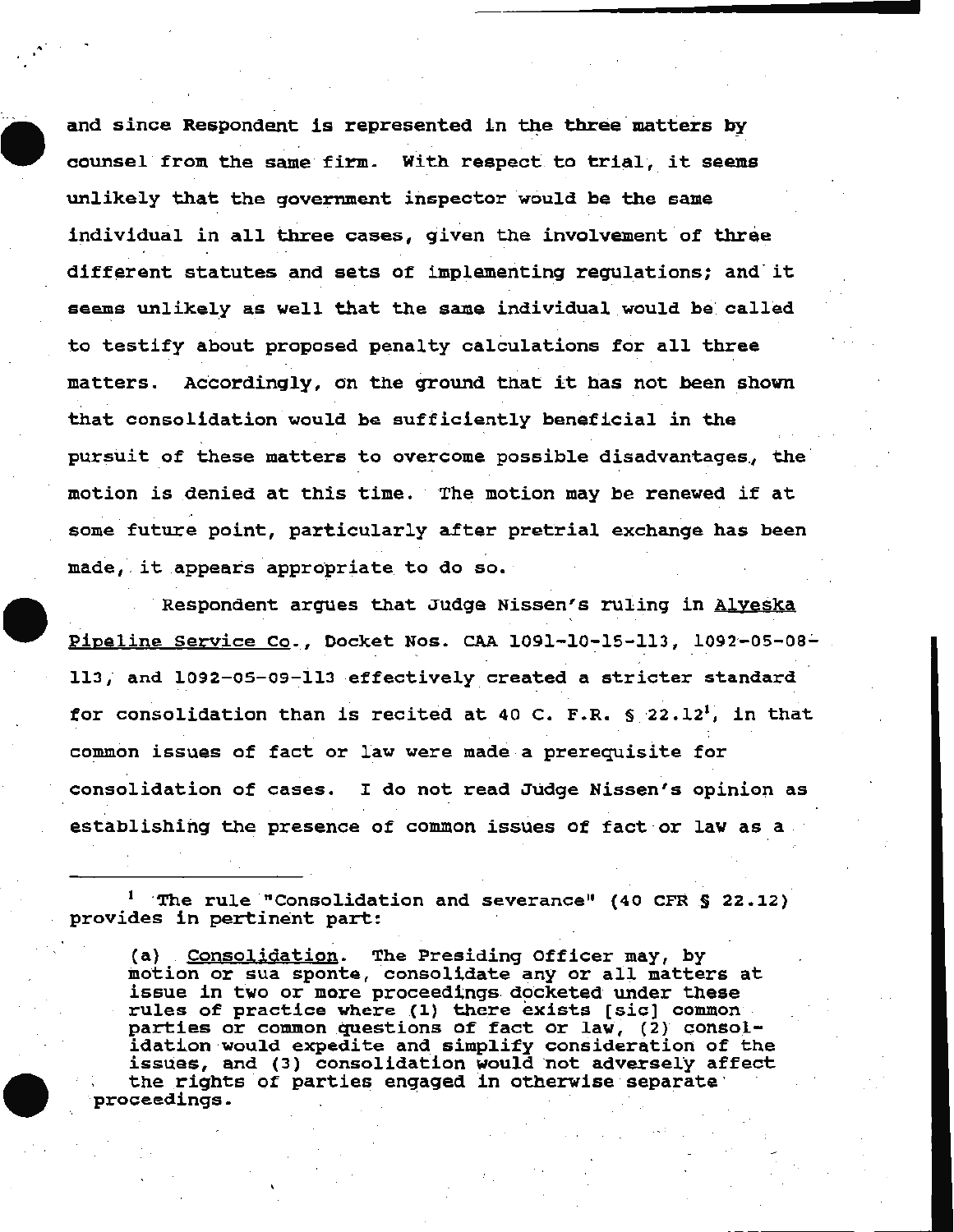prerequisite. Indeed, the opinion does not address the matter of prerequisites to consolidation. It seems clear that, since the three Alyeska matters had identical parties, facts, issues of law, and even identical proposed penalties -- only the locations of the three pipeline pumping stations where violations allegedly occurred., a "classic case for consolidation" did in fact exist, as Judge Nissen noted.<sup>2</sup> Complainant's objections were insufficient in the face of the existence of identical parties, facts, and legal issues, and, in any case, the problems noted by complainant's. counsel in those matters were present whether or not the matters were consolidated.

Here, the applicable procedural rule specifically envisions that common parties may form the basis for

1992 CAA Lexis 136, at 4. The opinion states that "because these proceedings involve common parties and common questions of law and fact, a classic case for consolidation . appears to exist." There follows a statement which is perhaps what respondent had in mind in asserting that a new standard had been enunciated, or at least that a "basic requirement" under Alyeska had not been satisfied here (Response to Motion to consolidate, at 5):

> Although FRCP Rule 42(a) is not identical· to Consolidated Rule 22.12, the basic requirement for consolidation in the two rules is the same, i. e. common issues of law or fact. [Footnote quoting FRCP Rule 42 (a) ommited].

Unlike 40 C.F.R. § 22.12, FRCP Rule 42 does, in fact, make common issues of fact or law the requirement for consolidation. Unlike § 22.12, also, it provides specifically for joint hearings or trials on "any or all of the matters in issue in the actions," and provides further that the court "may make such orders .<br>concerning proceedings therein as may tend to avoid unnecessary costs or delay." FRCP Rule 42 (a).

 $\mathcal{L}^{(1)}$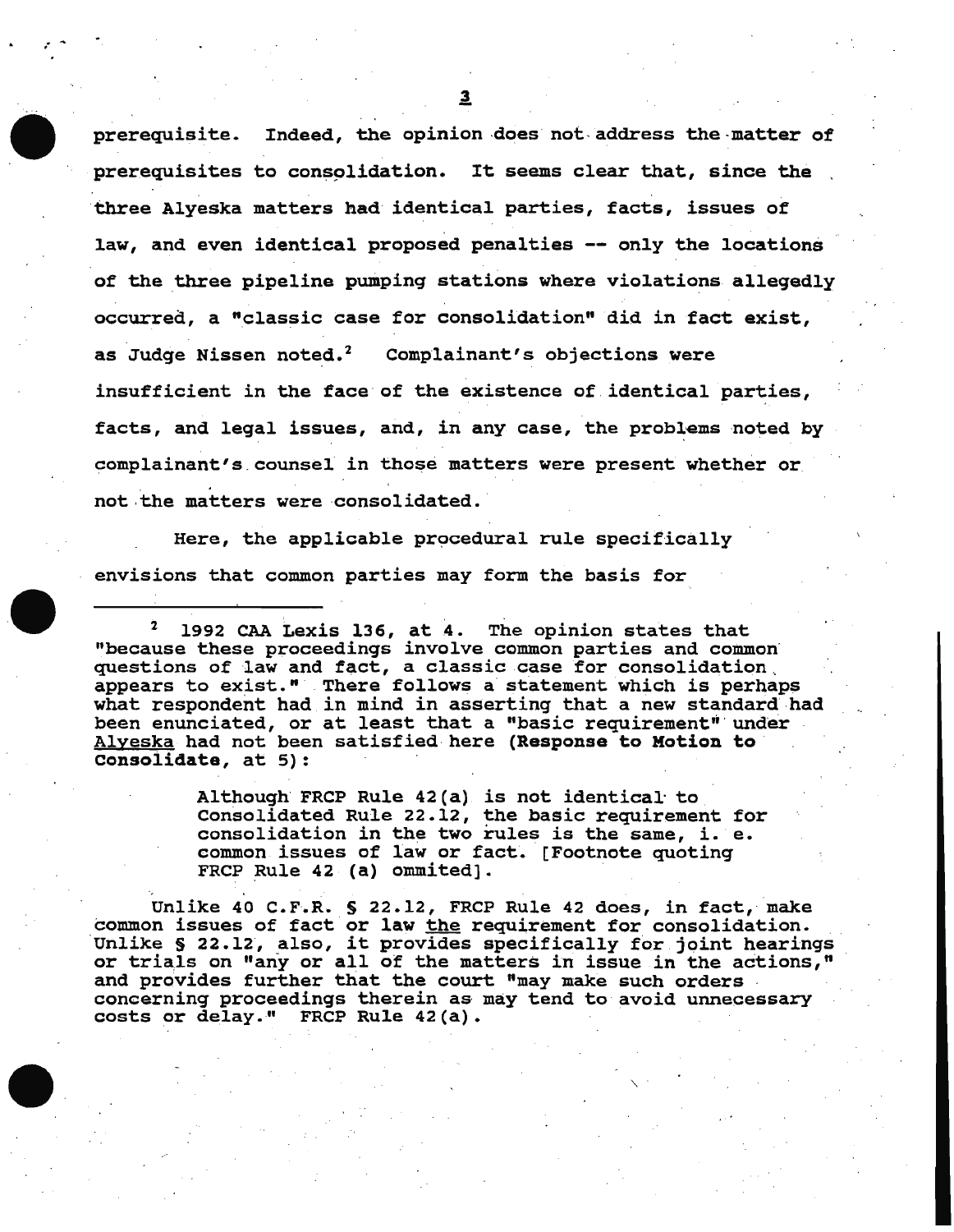consolidation' in approprlate instances, i. e. where consolidation would "expedite and simplify" consideration of the issues, and where the rights of parties engaged in otherwise separate proceedings would not be adversely affected.

In opposing consolidation, Respondent does not point to adverse effects to the "rights of the parties ·engaged in otherwise separate proceedings." Instead, Respondent urges that Complainant failed to establish that consolidation would -- as opposed to might -- expedite and simplify consideration of the issues.

Respondent proposes as a further basis for urging rejection of the motion that the regulations are highly complex.<sup>4</sup> On the whole, this is true. However, the issues here -- as opposed to the total body of regulations in the statutory areas in question -- are not complex. The alleged violations involve failures to report use and releases, failures to label and mark containers, failure to cover containers, failure to maintain notification and certification forms, failure to specify shelf life of calibration gasses, and failures to maintain records of leak repairs, and other such caretaking and monitoring matters.<sup>5</sup> Without minimizing the importance of such matters to the

<sup>3</sup> "Where there exist <u>common parties or common questions of</u> fact or law," 40 C.F.R. § 22.12. (Emphasis supplied)

• Response to Motion to Consolidate, at 3-4.

<sup>5</sup> The penalties proposed are as follows: in RCRA VI-502-H, \$34,150; in SARA 6-95-020, \$73,250; in CA-R6-P-8/9-TX94014, \$129,666.



.. .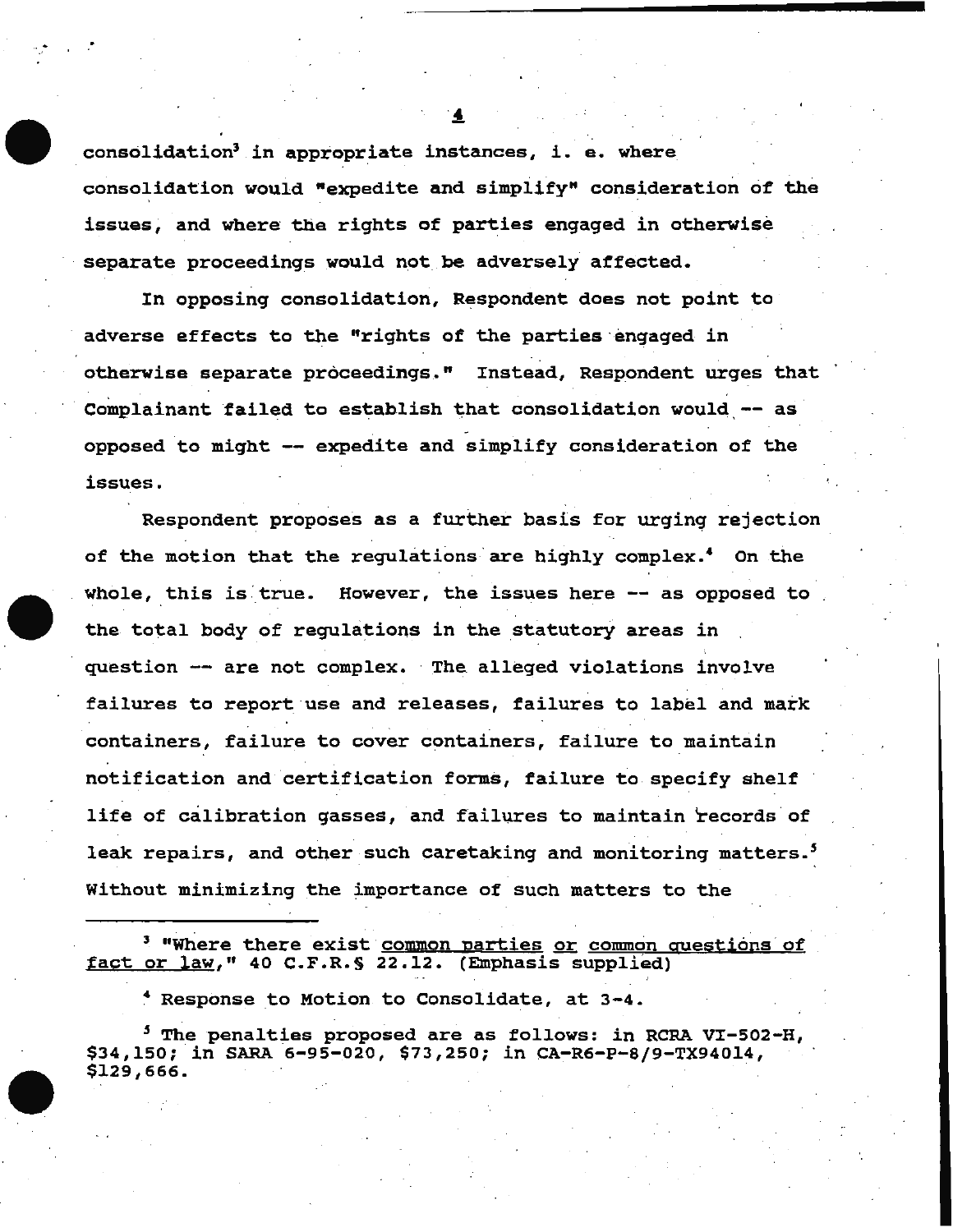regulatory schema, in the circumstances of these three complaints it would surprise no one if settlement discussions revolved chiefly around penalty questions rather than matters of statutory interpretation or other difficult legal and regulatory issues. In addition, these cases are not going to a jury. It is reasonable to suppose that the highly trained individuals assigned to these matters will be able to follow the issues without difficulty in a consolidated case. In other words, respondent's complexity argument is specifically rejected.

## **ORDER**

Complainant's motion for leave to file a reply to Respondent's opposition is granted.

Complainant's motion for consolidation of these matters is denied.

And it is FURTHER ORDERED that the parties shall continue to confer for the purpose of exploring settlement in these matters, and shall report again upon their progress during the week ending October 13, 1995.

 $\epsilon$  .  $\mathbf T$  . F. Greene Administrative Law Judge

August 25, 1995 Dated: Washington, D.C.

 $\overline{\mathbf{5}}$